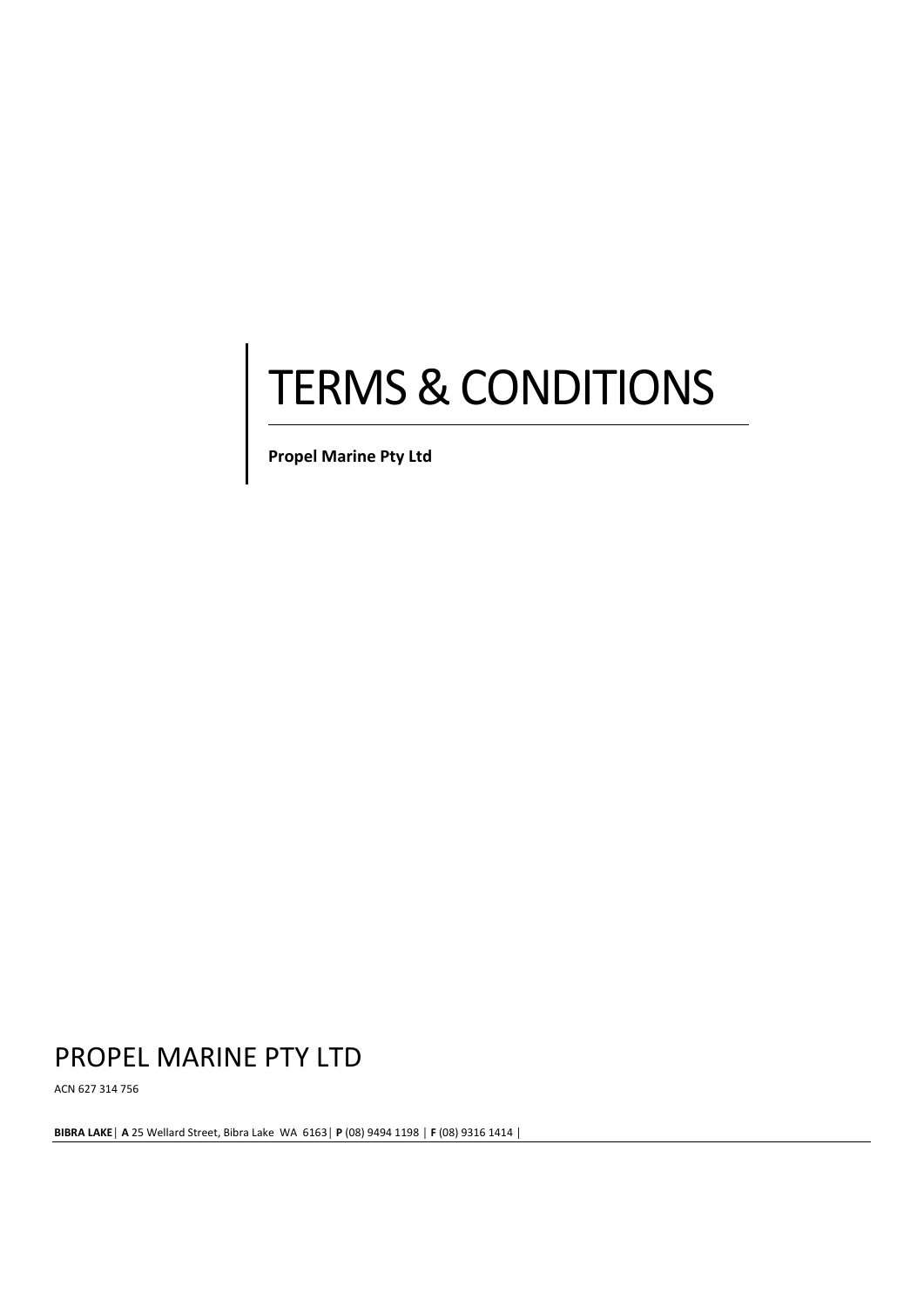#### **1. APPLICATION OF TERMS AND CONDITIONS**

- 1.1 These Terms and Conditions apply to all Services undertaken and provided by the Company, whether gratuitously or not and the Company accepts instructions to provide Services only in accordance with these Terms and Conditions.
- 1.2 By entering into an Agreement with the Company and by accepting Services from the Company, the Client hereby agrees to be bound by these Terms and Conditions to the exclusion of all other representations, statements, conditions, terms, warranties, whether express, implied, statutory or otherwise except any implied by law or statute which cannot by law be excluded.
- 1.3 These Terms and Conditions may include provisions which change, reduce or exclude entirely rights which the Client might otherwise have at law.
- 1.4 The Company may, by giving written notice to the Client, modify, alter or vary these Terms and Conditions from time to time.
- 1.5 These Terms and Conditions, together with any other written terms of the Agreement, comprise the entire Agreement between the Company and the Client with respect to the Services. In the event of a conflict or inconsistency, the following descending order of precedence shall apply:
	- (a) any specific terms of the Agreement between the Company and the Client set out in writing in any Scope of Work or other document; and then
	- (b) these Terms and Conditions.
- 1.6 While the Company and the Client agree and acknowledge that they reasonably believe (in all the circumstances known to them at the date of entering the Agreement) that these Terms and Conditions are reasonable, as to all of their terms, if a Court shall otherwise determine that any one or more of the terms is unreasonable or unenforceable for any reason, such terms shall be deemed to be severed from the body of these Terms and Conditions such that the remaining terms shall stand and be enforceable between the Company and the Client.
- 1.7 All representatives of the Company shall have the benefit of any and all limitations, indemnities, exceptions and conditions in these Terms and Conditions benefiting the Company as if such provision was made expressly for such representatives.
- 1.8 Nothing in these Terms and Conditions shall exclude or limit any liability or any right which either Party may

have in respect of fraud or in respect of pre-contractual statements given fraudulently or dishonestly or in circumstances where there has been willful concealment of any relevant fact, matter, circumstance or thing.

#### **2. DEFINITIONS**

- 2.1 **Agreement** means any agreement or arrangement between the Company and the Client in respect of the provision of any Service by the Company, including the Terms and Conditions set out herein and any specific terms or conditions contained in any Scope of Work or otherwise agreed in writing.
- 2.2 **Australian Consumer Law** means Schedule 2 of the *Competition and Consumer Act 2010 (Cth)* as amended from time to time.
- 2.3 **Business Day** means any day other than a Saturday, Sunday or a public holiday in Western Australia.
- 2.4 **Client** means the person by or on behalf of whom the Company is engaged to render any Service pursuant to the Agreement.
- 2.5 **Client Information** means all documents, instructions, specifications, codes, requirements, samples, measurements and other information and materials provided by or on behalf of the Client to the Company in relation to the performance of the Services.
- 2.6 **Company** means Propel Marine Pty Ltd ACN 627 314 756 of 25 Wellard Street, Bibra Lake in the State of Western Australia.
- 2.7 **Confidential Information** has the meaning given in clause 11.1 hereof.
- 2.8 **Corporations Law** means the Corporations Act 2001 (Cth) as amended from time to time.
- 2.9 **Disclosing Party** has the meaning given in clause 11.1 hereof.
- 2.10 **Disbursements** means all reasonable fees incurred in respect of the performance of the Services including without limitation in all photography, copying, electronic transmission costs and all reasonable travel, accommodation and subsistence charges where an overnight stay is necessary.
- 2.11 **Fees** means the Company's fee and any and all other charges and expenses (including any commissions and Disbursements if applicable) payable for the Services as set out in the Scope of Work or otherwise in any Agreement between the Company and the Client or which may be payable by custom of the trade or by reference to a course of dealings between the Company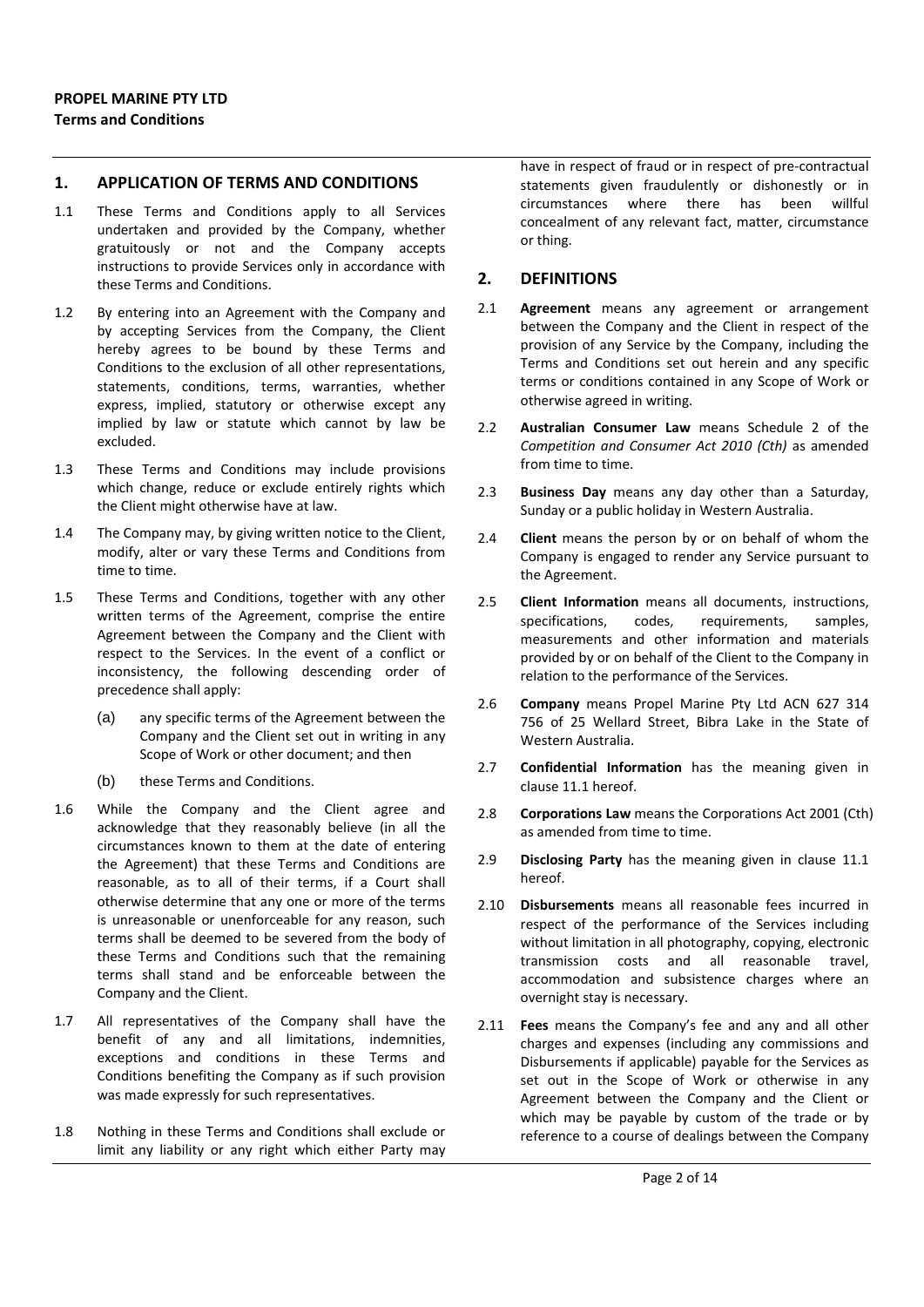and the Client or otherwise by reference to the Company's standard hourly rates set from time to time.

- 2.12 **Force Majeure Event** means any occurrence or non‐ occurrence as a direct or indirect result of which a Party is prevented from or delayed in performing any of its obligations (other than a payment obligation) under the Agreement and that is beyond the reasonable control of that Party, including without limitation Government Authority restrictions, port authority and security restrictions in ports, strikes, boycotts, lock‐outs or industrial disputes of any kind (whether relating to its own employees or others), acts of God (including but not limited to earthquake, fire, flood, tsunami, volcano, hurricane, tropical storm, cyclone, blizzard, adverse weather conditions or other similar event) acts of war, terrorist attack, military operations, blockade, sabotage, revolution, riot, civil commotion, insurrection, arrest or restraint of sovereigns, heads of state or rulers, explosion, nuclear contamination, interruption to supply chain, or prolonged power failure.
- 2.13 **Goods** means any goods, including the packages containing those goods and shipping or other transport containers, which are the subject of the Services provided by the Company to the Client.
- 2.14 **Government Authorities** means, without limitation, all domestic and foreign governments, government departments, statutory corporations or authorities, governmental agencies, semi‐governmental persons, judicial persons, or persons (whether autonomous or not) who are charged with the administration of law in any place.
- 2.15 **GST** has the same meaning as under the GST Law and means the Goods and Services Tax imposed under the GST Law.
- 2.16 **GST Law** means the *A New Tax System (Goods and Services Tax) Act 1999* (Cth) as amended from time to time.
- 2.17 **Insolvency Event** means, for a person, being in liquidation or provisional liquidation or under administration, having a controller (as defined in the Corporations Law) or analogous person appointed to it or any of its property, being taken under section 459F(1) of the Corporations Law to have failed to comply with a statutory demand, being unable to pay its debts or otherwise insolvent, dying, ceasing to be of full legal capacity or otherwise becoming incapable of managing his or her own affairs for any reason, taking any step that could result in the person becoming an insolvent under administration (as defined in section 9 of the Corporations Law), entering into a compromise or arrangement with, or assignment for the benefit of, any

of its members or creditors, or any analogous event under the laws of any applicable jurisdiction.

- 2.18 **Intellectual Property Rights** means all present and future rights conferred by law in or in relation to copyright, trade marks, designs, patents, circuit layouts, plant varieties, business and domain names, inventions, confidential information and trade secrets and other results of intellectual activity in the industrial, commercial, scientific, literary or artistic fields whether or not registrable, registered or patentable including all rights in all applications to register these rights, all renewals and extensions of these rights and all rights in the nature of these rights.
- 2.19 **Occupational Health and Safety Law** means any occupational health and safety law applicable to workplaces in any applicable jurisdiction in which the Services are to be performed from time to time.
- 2.20 **Party** means a party to the Agreement and Parties has a corresponding meaning.
- 2.21 **Privacy Law** means the Privacy Act 1988 (Cth) as amended from time to time including the Australian Privacy Principles.
- 2.22 **Receiving Party** has the meaning given in clause 11.1 hereof.
- 2.23 **Related Body Corporate** has the meaning given to that phrase in the Corporations Law.
- 2.24 **Report** has the meaning given in clause 9.1 hereof.
- 2.25 **Scope of Work** has the meaning given in clause 4.4 hereof.
- 2.26 **Services** means the services to be performed by the Company under the Agreement as more particularly described in the Scope of Work relevant to those services or as otherwise agreed by the Parties in writing.
- 2.27 **Supply** has the same meaning as in the GST Law.
- 2.28 **Taxable Supply** means any Supply under the Agreement in respect of which the Company is or may become liable to pay GST.

#### **3. INTERPRETATION**

- 3.1 In the interpretation of these Terms and Conditions:
	- (a) the singular includes the plural and vice versa;
	- (b) words importing one gender mean and include each other gender;
	- (c) words importing corporation mean and include natural persons and words importing person mean and include corporations;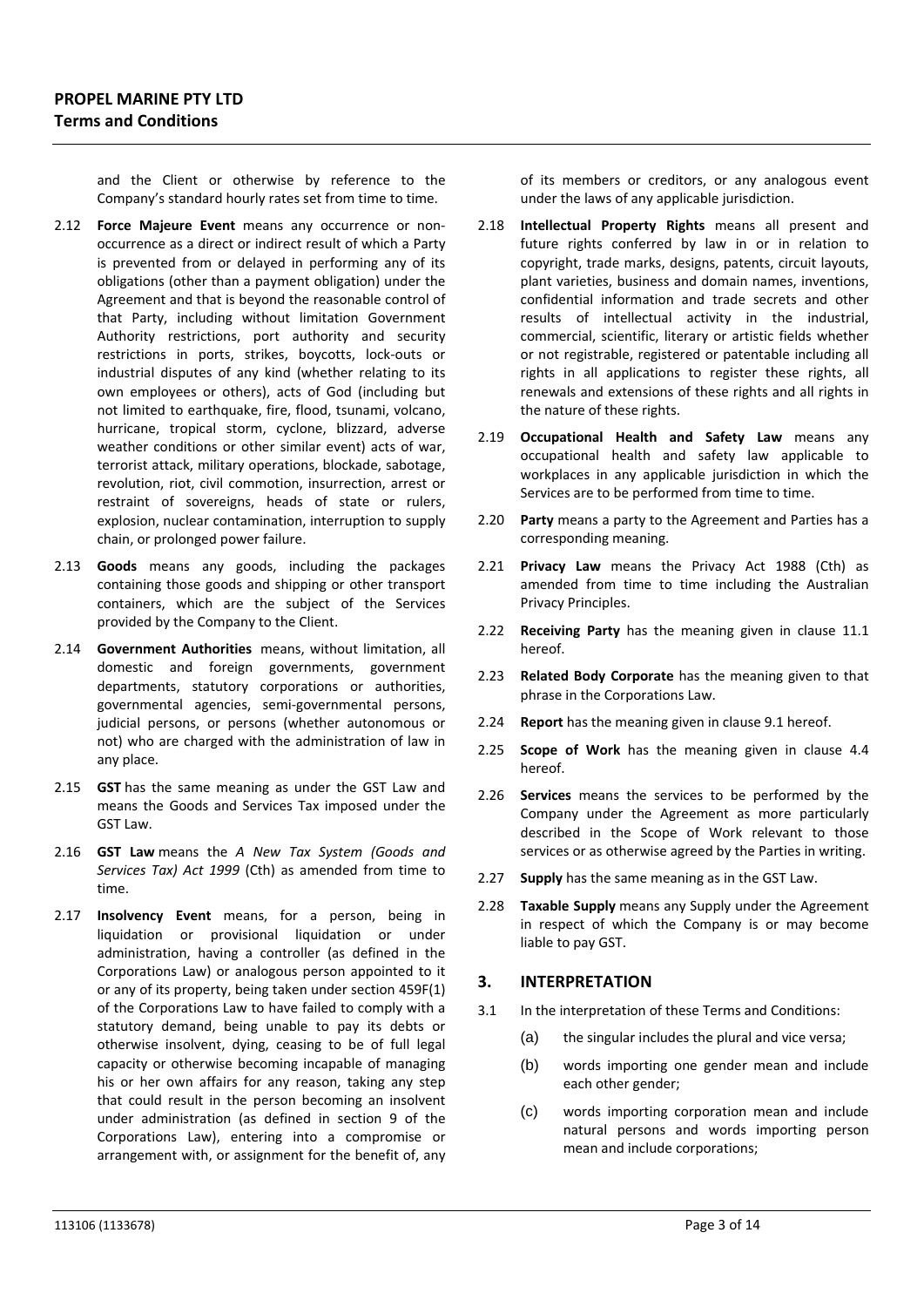- (d) references to a representative of any Party is to an employee, officer, agent, contractor or sub‐ contractor of that Party;
- (e) references to any statute includes reference to that statute as amended from time to time;
- (f) references to clauses are references to clauses in these Terms and Conditions; and
- (g) headings have no effect on the interpretation of these Terms and Conditions.

#### **4. SCOPE OF WORK**

- 4.1 The Client must instruct the Company in writing of the Services requested by the Client and provide such Client Information as is reasonably requested by the Company in relation to the instruction within a reasonable time.
- 4.2 Unless written notification to the contrary is given by the Client to the Company at or prior to entering into these Terms and Conditions the Client expressly warrants and represents that all or any Services requested by the Client and acquired by the Client pursuant to the Agreement are so requested, supplied and acquired for the purposes of a business, trade, profession or occupation carried on or engaged in by or on behalf of the Client.
- 4.3 The Company will promptly notify the Client of any matter which would render the Company unable or unwilling to provide the Services requested by the Client, including without limitation any conflict of interest or lack of suitable qualifications or experience.
- 4.4 If the Company is willing and able to provide Services to the Client, the Company will prepare and provide to the Client a written scope of work setting out:
	- (a) the Services to be provided on the basis of the Client's instruction;
	- (b) a quote for the Fees payable by the Client in respect of those Services;
	- (c) the email address or addresses of each Party designated for the exchange of correspondence and the provision of written notices in respect of those Services and as required under the Agreement; and
	- (d) any other information, applicable specifications and standards and any specific terms and conditions relevant to the provision of those Services,

#### (**Scope of Work**).

4.5 If the Client accepts the Scope of Work in writing or by its conduct in continuing to instruct the Company or allowing the performance of all or any part of the Services set out in the Scope of Work, the Client is taken to have accepted these Terms and Conditions and to have made an offer to purchase the Services as set out in the Scope of Work. The Client's offer is taken to be accepted by the Company if the Company acknowledges, whether orally or in writing, that it accepts the Client's offer or commences performance of all or any part of the Services.

- 4.6 Any variation or addition to the Scope of Work proposed or requested by the Client must be agreed by the Parties in writing.
- 4.7 The Company must not accept any instructions in relation to the Services other than from the Client or its authorised representative, or as otherwise notified by the Client to the Company in writing.
- 4.8 The Client will at all times ensure that it gives full instructions and Client Information to the Company promptly to enable the Company to perform the Services effectively and efficiently.
- 4.9 Standing or general instructions, or instructions given late, even if received by the Company without comment, shall not be binding upon the Company. If the Company adopts the Client's standing or general instructions, or instructions given late, for the provision of Services on any occasion, that does not in any way bind the Company to provide Services on another occasion. No attempt by the Company to adopt the Client's late instructions will constitute acceptance of those instructions by the Company unless the Company prepares a Scope of Work and the Client offers to purchase the Services set out in the Scope of Work as set out in clause 4.5 hereof.
- 4.10 The Company is not liable for any delay, loss, damage or other prejudice that may arise from, out of or in connection with the Client providing incomplete, inaccurate, inadequate or ambiguous instructions.
- 4.11 The Client acknowledges and agrees that the Services are not necessarily designed or intended to address all matters of quality, safety, performance or condition of any vessel, product, material, services, Goods, systems or processes tested, inspected or certified and the Scope of Work does not necessarily reflect all specifications and standards which may apply to the same.
- 4.12 The Company hereby reserves the right to and the Client agrees the Company may deviate, without notice, from any specific instructions given by the Client to the Company or from any stated means by which it will provide the Services as set out in the Scope of Work if any event or situation arises rendering the provision of the Services in that manner not commercially viable, despite the reasonable endeavours of the Company to the contrary. In such an event the additional Fees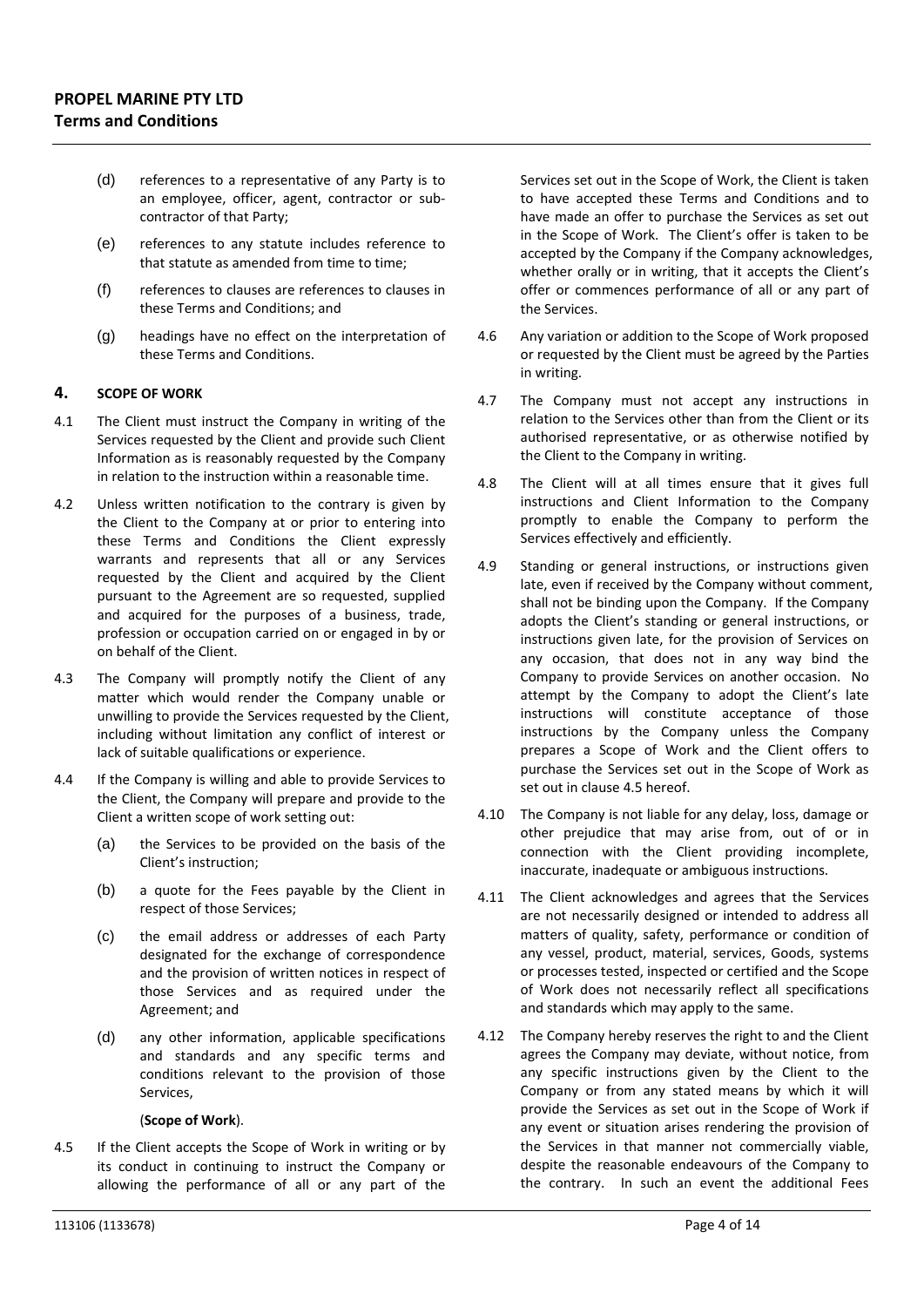associated with such alternate means of providing the Services shall be payable by the Client in accordance with these Terms and Conditions provided that such events were, to the reasonable knowledge of the Company, not foreseeable, predictable or anticipated as at the date of the Agreement.

4.13 In the absence of any specific instructions from the Client or stated means by which it will provide the Services as set out in the Scope of Work, the Company may perform the Services in accordance with any relevant trade custom, usage or practice as the Company sees fit and use such methods as the Company shall consider appropriate on technical, operational and/or financial grounds.

#### **5. THE COMPANY'S RIGHTS AND OBLIGATIONS**

- 5.1 The Company must provide the Services set out in the Scope of Work for or on behalf of the Client in accordance with the Agreement and in consideration for the Fees.
- 5.2 The Company will use all reasonable endeavours to minimise any interference with the Client's business and operations when performing the Services. Unless otherwise agreed in writing, the Company's representatives are not required to be in permanent attendance at any premises, site, vessel, installation, transport or Goods in respect of which or whereupon the Services are to be performed and the Client acknowledges and agrees that their attendances may be intermittent or unannounced.
- 5.3 The Company must:
	- (a) undertake the Services with all reasonable care, diligence, skill and judgement consistent with the level of care, diligence, skill and judgement ordinarily exercised by other companies providing like services under similar circumstances;
	- (b) provide the Services in compliance with any applicable:
		- (i) laws, rules and regulations including without limitation Occupational Health and Safety Laws;
		- (ii) specifications and professional or industry standards specified in the Scope of Work;
		- (iii) quality system specified in the Scope of Work;
		- (iv) conditions, restrictions, limitations or terms of any authorisation, permit or licence held by the Company; and
- (v) the Client's reasonable and lawful instructions and security requirements, if any, accepted by the Company in writing from time to time in accordance with these Terms and Conditions.
- 5.4 Subject to and in accordance with these Terms and Conditions, the Company is entitled to sub‐contract with any third party agent or contractor for the performance of all or any part of the Services without notice to the Client.
- 5.5 The Client authorises the Company to disclose the Scope of Work and such of the Client Information to the Company's agent or sub‐contractor as is necessary for the performance of the Services.
- 5.6 In the event the Company sub-contracts with any third party for the performance of all or any part of the Services, the Company must take all reasonable steps to ensure that any work undertaken by an agent or subcontractor of the Company meets the requirements of the Agreement and the Scope of Work and the Company remains liable to the Client for the acts and omissions of the Company's agent or sub‐contractor.

#### **6. LIMITATION OF THE COMPANY'S LIABILITY**

- 6.1 Without prejudice to the Company's right of indemnity under clause 6.4 hereof:
	- (a) the Company is not liable to the Client for any loss, damage, delay, cost or expense of any nature, whether direct or indirect or actual or contingent arising in any manner from the performance of the Services save for any loss, damage, delay, cost or expense caused solely by the Company's negligence, gross negligence or wilful default;
	- (b) the Company is not liable to the Client for any loss, damage, delay, cost or expense of any nature, whether direct or indirect or actual or contingent arising in any manner from or in connection with the claim of any third party against the Client save for any loss, damage, delay, cost or expense caused solely by the Company's negligence, gross negligence or wilful default;
	- (c) the Company is not liable for any loss or damage caused to any Goods, property, vehicle, machine, vessel or equipment placed at its disposal by or on behalf of the Client in the course of the Company's performance of the Services however such loss or damage occurs and is not liable for any loss or damage arising out of any inherent liability of Goods to wastage, or the faulty design, latent or inherent defect or vice or natural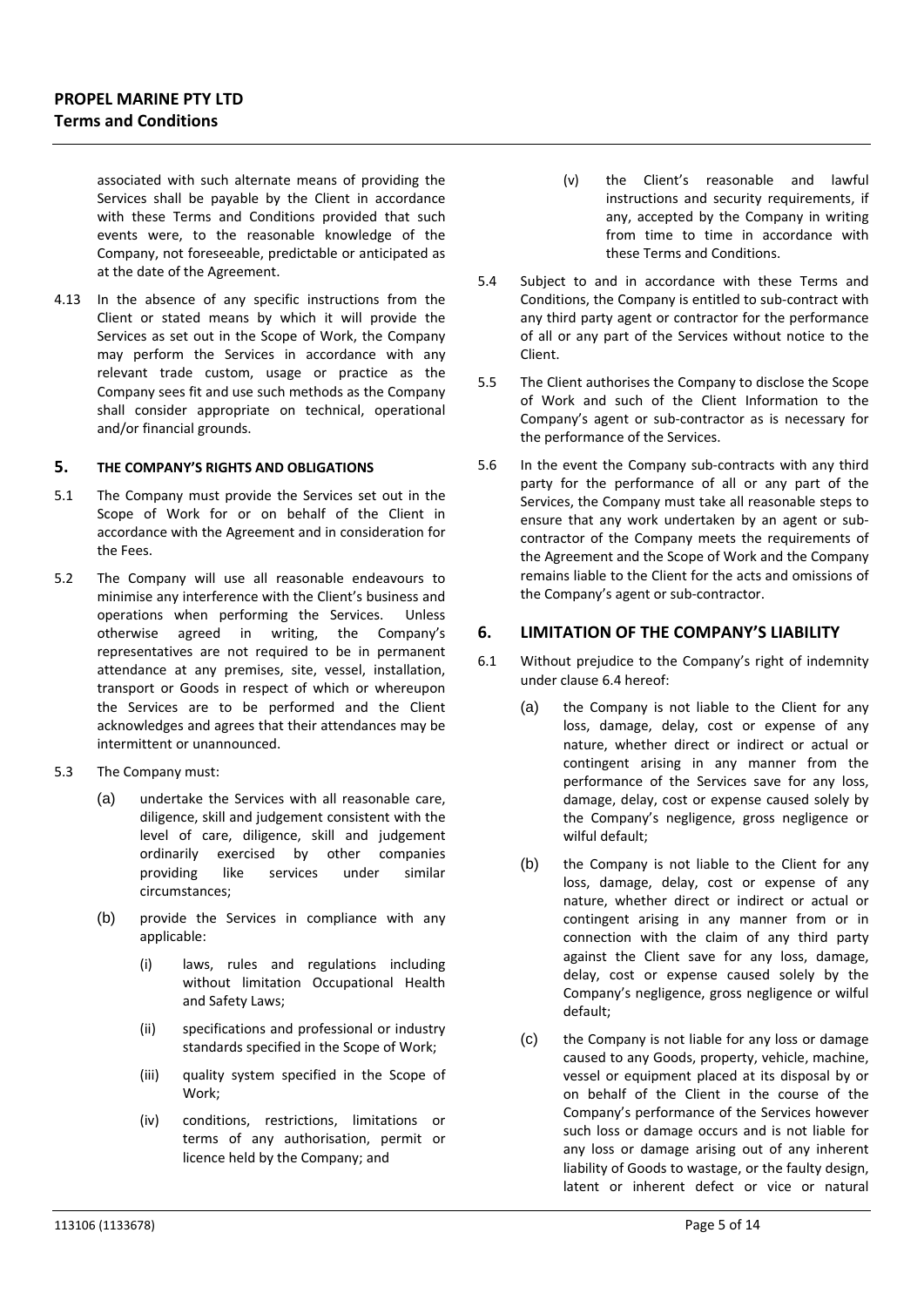deterioration of any Goods or property of the Client;

- (d) the Company is not liable to the Client for any special, indirect or consequential loss (including but not limited to loss of profits), loss of market, business, contracts, anticipated savings, goodwill revenue or wasted expenditure or any loss or damage arising out of any error, act, omission, misstatement or misrepresentation by the Client or its representatives;
- (e) the Company is not liable for any delayed, partial or total non‐performance of the Services caused directly or indirectly by any event outside the Company's control including without limitation any failure by the Client to comply with its obligations under the Agreement or any Force Majeure Event;
- (f) in the event the Scope of Work requires the Company to witness any third party intervention, the Company's sole responsibility is to be present at the time of the third party's intervention and to forward the results, or confirm the occurrence of, the intervention for the benefit of the Client and the Company is not liable for the condition or calibration of apparatus, instruments and measuring devices used in the intervention, the analysis methods applied or the qualifications, acts or omissions of the third party or its representatives; and
- (g) in the event the Client proves on the balance of probabilities that any loss, damage, delay, cost or expense arising in any manner from the performance of the Services was caused by the negligence, gross negligence or wilful default of the Company (save for any personal act or omission committed by the Company with the intent of causing the same or recklessly and with knowledge that the same would probably result), the Company's liability for each act or omission, or series of acts or omissions, giving rise to the Client's claim for loss, damage, delay, cost or expense will be limited:
	- (i) where any consumer guarantee provided under the Australian Consumer Law does not apply, to no more than a multiple of 10 times the Fees payable by the Client in respect of the Scope of Work or \$100,000, whichever is the lesser; or
	- (ii) where any consumer guarantee provided under the Australian Consumer Law does apply, to, at the Client's election, either the Company's provision of those Services

again or the amount reasonably incurred by the Client in having those Services performed by a third party.

- 6.2 Any claim by the Client against the Company in respect of the performance, purported performance or non‐ performance of the Services (subject to clause 6.1 hereof) must be made within twelve (12) months from the date any Report in respect of those Services is submitted to the Client or the date for performance of the Services falls due, whichever is the earlier. The Client's failure to make any claim within twelve (12) months from the applicable date shall constitute a bar or irrevocable waiver to any claim, either directly or indirectly, the Client may make in contract, tort or otherwise in connection with the Agreement.
- 6.3 The Company must maintain, at its own cost, appropriate professional indemnity insurance for such loss and damage for which the Company may be held liable to the Client under the Agreement (subject to clause 6.1 hereof). The Company must give the Client a copy of the insurance policy or certificate of currency upon request.
- 6.4 Except to the extent the Company would be liable under clause 6.1 hereof, the Client hereby agrees to keep the Company and its representatives indemnified and hold them harmless against any actual or threatened claim, demand, action, proceeding or liability of any nature arising in any manner against the Company or any of its representatives or otherwise incurred or suffered by the Company or any of its representatives and in respect of all costs, loss, damage, expense (including, without limitation, legal costs and expenses on a full indemnity basis) which may be suffered by the Company or any of its representatives arising from or in connection with the performance, purported performance or non‐ performance of the Services. The Client's obligation set out in this clause 6.4 shall survive termination of the Agreement.
- 6.5 The Client agrees to pay any amounts claimed pursuant to the indemnity in clause 6.4 hereof within seven (7) days of written demand by the Company.
- 6.6 The Company and the Client hereby agree that the limits and exclusions of liability found in this clause are fair and reasonable having regard to the nature of the Services, the Fees in respect of the Services and all other circumstances known to the Client and the Company relating to the Services at the time of the making of the Agreement.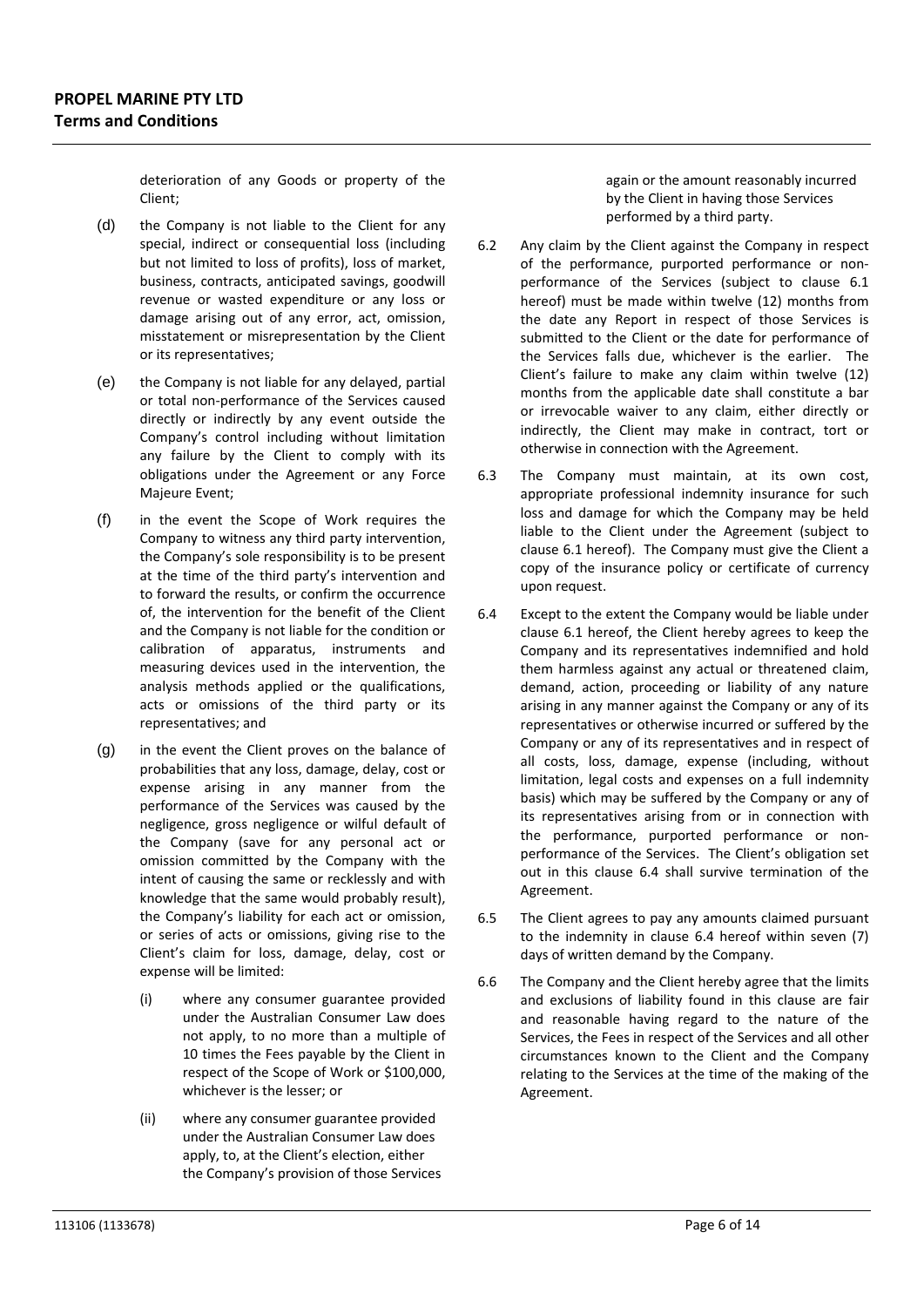# **7. THE CLIENT'S RIGHTS AND OBLIGATIONS**

- 7.1 The Client warrants to the Company that:
	- (a) the Client has the power and authority to enter into the Agreement and procure the provision of the Services from the Company;
	- (b) unless specified in writing, the Client seeks the provision of the Services on its own account and not as an agent or broker of another person or entity or in any other representative capacity; and
	- (c) the Client has obtained and will maintain all necessary licenses, permits, authorisations and approvals including without limitation from any Government Authority in relation to the Services.
- 7.2 In addition to its obligation in clause 4.1 hereof, the Client must provide to the Company promptly upon request and at the Client's own expense all of the Client Information reasonably requested by the Company to enable the Company to provide the Services. The Client Information will remain the property of the Client.
- 7.3 The Client warrants to the Company that the Client Information:
	- (a) is accurate, up to date, complete, relevant to the Services to be performed by the Company and is not misleading in any manner;
	- (b) complies with any applicable laws, rules, regulations, Australian or international standards, industry specifications and the requirements or policies of any relevant Government Authorities; and
	- (c) is retained by or on behalf of the Client in the manner required by any relevant Government Authorities.
- 7.4 The Company will not be liable for a delay or failure to perform the Services or any part thereof if there is a failure or delay by the Client or its representatives in providing the Company with any Client Information.
- 7.5 The Client must co-operate with the Company in all matters relating to the Services and comply with the Client's reasonable directions and requests from time to time to enable the Client to perform the Services.
- 7.6 The Client must supply, if reasonably requested by the Company, any special tools, equipment, materials and personnel necessary for the performance of the Services.
- 7.7 The Client must provide, procure and facilitate for the Company and its representatives unrestricted access to any premises, site, vessel, installation, transport and Goods in respect of which or whereupon the Services are to be performed and will take all necessary steps to

ensure that appropriate occupational health and safety measures are taken, to the Company's satisfaction, to provide safe and secure working conditions for the Company and its representatives including without limitation by complying with all applicable Occupational Health and Safety Laws and the requirements or policies of all Government Authorities.

- 7.8 The Client must give the Company prior written notice of any known or reasonably foreseeable barriers, issues, hazards or dangers, actual or potential, associated with access to any premises, site, vessel, installation, transport and Goods in respect of which or whereupon the Services are to be performed.
- 7.9 If access to any premises, site, vessel, installation, transport and Goods in respect of which or whereupon the Services are to be performed is unavailable for any reason (other than due to the fault of the Company) at a time when the Company's representatives are available and on standby to access the same to perform the Services, the Client is liable to pay the Company its usual hourly rates for those representatives for the standby time, unless otherwise agreed in writing by the Company.
- 7.10 The Client must maintain all applicable insurance policies with a reputable insurance company to cover the potential liabilities which the Client may owe to the Company or its representatives arising out of or in connection with the Agreement. The Client must give the Company a copy of the insurance policies or certificates of currency upon request.
- 7.11 In agreeing to provide the Services pursuant to the Agreement, the Company does not abridge, abrogate or undertake to discharge any duty or obligation of the Client to any other person or any duty or obligation of any person to the Client.

# **8. RELATIONSHIP BETWEEN COMPANY AND CLIENT**

- 8.1 The relationship of the Company and the Client under the Agreement is that of principal and contractor. The Agreement and any conduct engaged in by the Parties under the Agreement does not constitute either Party a joint venturer, partner, associate, employee, or legal representative of the other. No act or omission of either Party is to bind the other Party except as expressly set out in the Agreement.
- 8.2 The Company expressly disclaims any liability to the Client as an insurer or guarantor.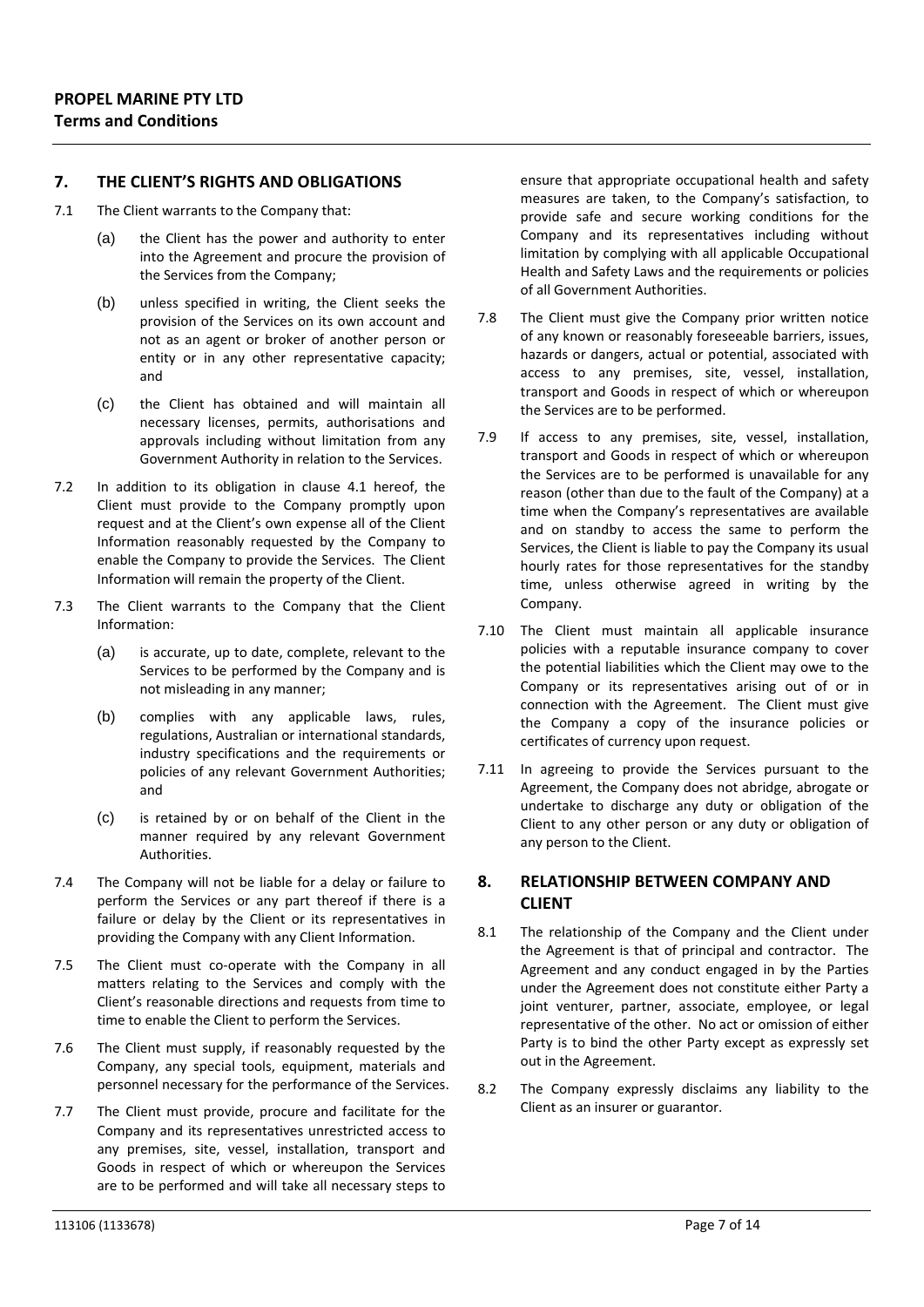#### **9. REPORTING**

- 9.1 In providing the Services, the Company in its capacity as an independent contractor will supply information collected by the Company and the Company's analysis of the information to the Client in writing in the form of any one or more of ascertainment, advice, assessment, calculation, certification, estimate, finding, inspection report, laboratory data, memoranda, notes, recommendation or test result as the Company considers appropriate having regard to applicable regulatory requirements, applicable industry standards and/or any other applicable form or standard that is mutually agreed by the Parties in the Scope of Work or otherwise in writing (Report).
- 9.2 Subject to clause 9.3 hereof, the Report is for the sole use of the Client and must not be reproduced or distributed by the Client or relied upon by any third party without the prior written consent of the Company.
- 9.3 If the Scope of Work expressly or impliedly provides that the Client or the Company is obliged in the performance of the Services to deliver any Report to a third party, the Client is taken to have expressly authorised the Company to deliver such a Report to the applicable third party and the Company is taken to have expressly authorised the Client to reproduce, distribute or rely upon the Report in connection with the delivery of the Report to the applicable third party.
- 9.4 The Company warrants that any Report produced in respect of the Services will not infringe the Intellectual Property Rights of any third party. This warranty does not apply where any infringement is directly or indirectly caused by the Company's reliance upon or adoption of any Client Information or other instruction given by the Client or any of its representatives.
- 9.5 The Client agrees and acknowledges that:
	- (a) any Report is prepared by the Company in reliance upon and with reference to any instruction and Client Information provided by the Client or recorded by the Company at the time of the Company's performance of the Services only;
	- (b) the Company is under no obligation to refer to or advise upon in any Report any facts or circumstances which are outside the Scope of Work and the Client agrees the Company is not liable for the omission of any facts or circumstances which are outside the Scope of Work;
	- (c) conclusions contained in any Report must be read and interpreted by reference to the limits of any instruction and Client Information provided

by the Client or recorded by the Company at the time of the Company's performance of the Services; and

- (d) the Client (and not the Company or its representatives) is solely and exclusively responsible for any decision, act or omission undertaken by the Client or any third party on the basis of any Report provided by the Company.
- 9.6 If the Client anticipates the use of all or any part of a Report directly or indirectly in connection with any legal proceeding, arbitration, dispute resolution process or other proceeding, financing or fundraising activity, valuation exercise or otherwise in the communication or provision of information to a regulator or auditor, the Client must first notify the Company in writing prior to offering to purchase the Services from the Company, if practicable to do so, or prior to the performance of the Services or provision of a Report.
- 9.7 Unless required by law or agreed in writing between the Parties, the Company and its representatives have no obligation under the Agreement to provide an expert witness or witness of fact in any legal proceeding, arbitration, dispute resolution process or other proceeding in connection with the Company's performance of the Services or provision of a Report.

#### **10. INTELLECTUAL PROPERTY**

- 10.1 All Intellectual Property Rights belonging to any Party prior to entry into the Agreement shall remain vested in that Party. Nothing in this Agreement is intended to transfer those Intellectual Property Rights from either Party to the other.
- 10.2 All Intellectual Property Rights arising from, out of or in connection with the performance of the Services, including any Reports, will vest in the Company immediately upon their creation and will be owned by the Company. To the extent the Client may at any time create or acquire any Intellectual Property Rights arising from, out of or in connection with the performance of the Services, the Client hereby assigns those future Intellectual Property Rights to the Company immediately upon their creation.
- 10.3 In the event the Company provides certification Services, the Client agrees and acknowledges that the use of certification trade marks may be subject to national and international laws and regulations in force from time to time.
- 10.4 The Client agrees that it will not contest the validity or ownership of any Intellectual Property Rights that vest in the Company pursuant to clause 10.2 hereof or engage in any conduct that may impair the value of those Intellectual Property Rights.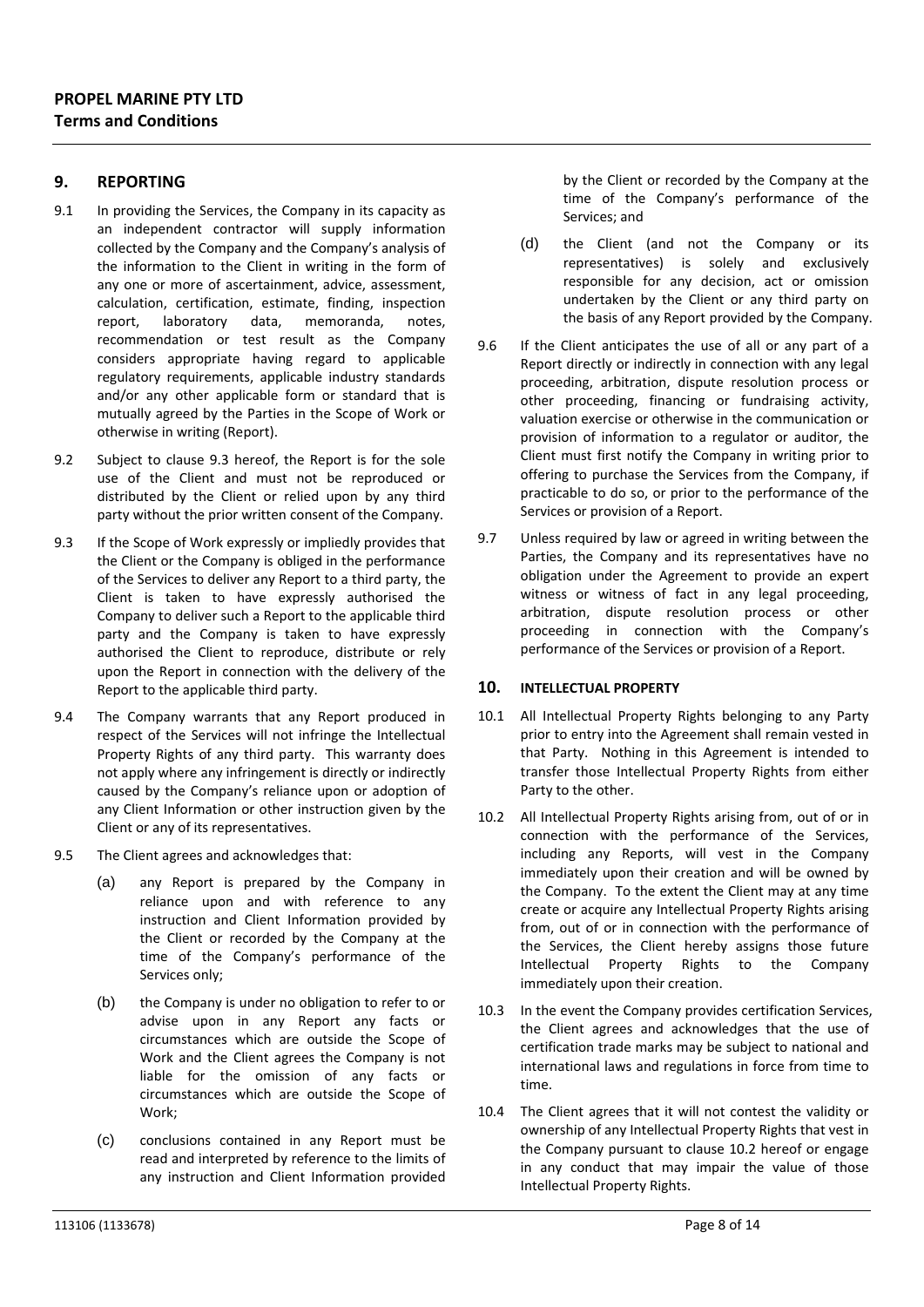- 10.5 Nothing in the Agreement gives the Client any interest in any Intellectual Property Rights of the Company, save that the Company grants to the Client a non‐exclusive, royalty‐free, perpetual, worldwide licence to make use of any Report for the purpose provided in the Scope of Work or otherwise as provided in the Agreement.
- 10.6 The Client grants to the Company and its representatives a non‐exclusive, royalty‐free, perpetual, transferrable and worldwide licence to make use of any Intellectual Property Rights owned by the Client for the sole purpose of performing the Company's obligations under the Agreement.

# **11. CONFIDENTIALITY**

- 11.1 Where a Party or any of its representatives (the **Receiving Party**) receives or obtains any information regarding the other Party's business, including without limitation, information with respect to assets, affairs, operations, procedures, methods, accounting, technical data, existing or prospective clients, existing or prospective agents or sub‐contractors, employees or prospective employees, or any other information which the other Party has designated as confidential (**Confidential Information**) from the other Party or any of its representatives (the **Disclosing Party**) in connection with or for the purpose of the Agreement, (whether before or after the date of the Agreement), the Receiving Party must, subject to clauses 11.2 and 11.3 hereof:
	- (a) keep the Confidential Information confidential, by applying the standard of care that a reasonable person in the position of the Receiving Party would apply to protect the confidentiality of its own Confidential Information;
	- (b) use the Confidential Information solely for the purpose of performing its obligations under the Agreement; and
	- (c) not disclose the Confidential Information, directly or indirectly, to any other person without the prior written consent of the Disclosing Party.
- 11.2 The Receiving Party may disclose the Disclosing Party's Confidential Information:
	- (a) if the disclosure is expressly or impliedly required by the Scope of Work, is otherwise necessary for the performance of the Services and of the Parties' obligations pursuant to the Agreement or is authorised by the Disclosing Party giving its prior written consent;
	- (b) if the information was public knowledge at the date of the disclosure;
- (c) if the information was already in the lawful possession of any person to whom the disclosure is made other than by breach of clause 11.1 hereof;
- (d) if the information is independently disclosed by a third party who lawfully acquired it and who is under no obligation restricting its disclosure;
- (e) if the disclosure is required pursuant to any law or regulation to which the Receiving Party is subject and the Receiving Party must give the Disclosing Party notice in writing of any requirement to disclose; or
- (f) is independently developed by the Receiving Party without access to the relevant Confidential Information.
- 11.3 The Receiving Party may disclose the Disclosing Party's Confidential Information to any of the Receiving Party's representatives and professional advisors as required and the Receiving Party must ensure that its representatives and professional advisors are aware of and comply with the Receiving Party's obligations in clause 11.1 hereof.
- 11.4 The Client hereby consents to the Company's disclosure of Client Information to an accreditation body for the purpose of assessing the Client's competence and compliance with the relevant accreditation criteria.
- 11.5 The obligations in this clause 11 survive termination of the Agreement.

#### **12. PRIVACY AND DATA**

- 12.1 The Company shall observe all applicable statutory provisions with regard to the privacy of personal information and data protection including but not limited to the Privacy Laws.
- 12.2 To the extent the Company possesses or has access to personal information and data of the Client, its representatives or any other person in connection with the provision of the Services or otherwise in connection with this Agreement, the Company must take all necessary technical and organisational measures to ensure the security of the personal information and data and to guard against any unauthorised or unlawful access to, processing of, accidental loss of, destruction of or damage to such personal information or data.

#### **13. PAYMENT OF FEES**

13.1 Unless otherwise agreed in writing, the Company may revise the Fees quoted in the Scope of Work upon giving written notice to the Client: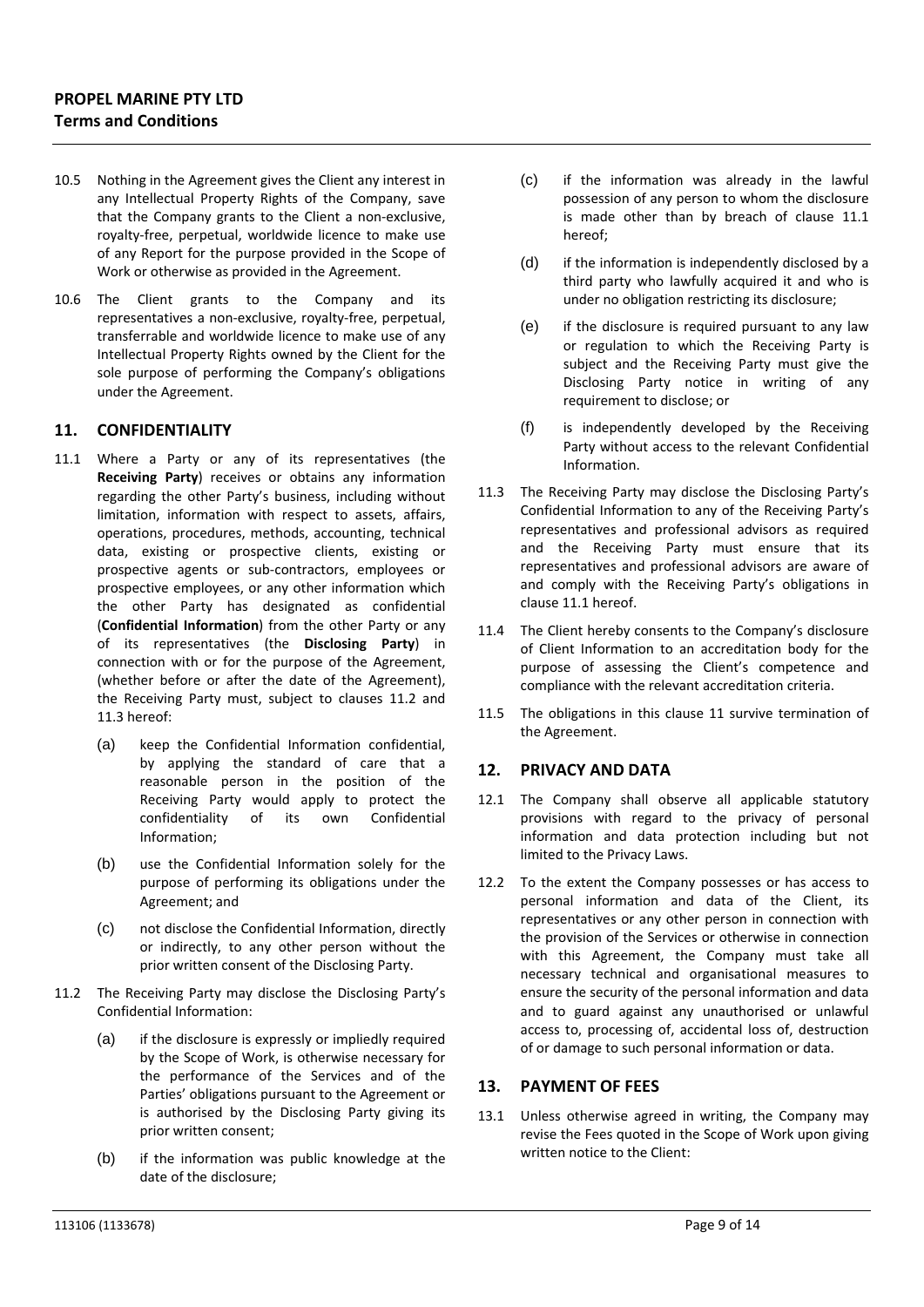- (a) if the Scope of Work is not accepted by the Client in accordance with clause 4.5 hereof within thirty (30) days from the date thereof;
- (b) if the Services or any part thereof cannot be commenced by the Company (other than due to the fault of the Company) within thirty (30) days from the date of the Scope of Work;
- (c) if the duration of the Services exceeds twelve (12) months from the date of the Scope of Work;
- (d) if the Services or any part thereof are suspended by the Company in accordance with clause 13.6(b) hereof; or
- (e) if the Company is notified of any change to the Client Information that affects the fees quoted in the Scope of Work, or the Parties agree to any variation of the Scope of Work, following the commencement of the Services or part thereof.
- 13.2 All Fees and other charges will be invoiced by the Company to the Client on a monthly basis or upon completion of the Services unless otherwise specified in the Scope of Work.
- 13.3 Unless otherwise agreed in writing between the Parties, the Client is liable to pay all of the Company's Fees within thirty (30) days from the date of any invoice issued by the Company in respect of the Services or part thereof.
- 13.4 The Client must reimburse all reasonable Disbursements and other expenses incurred by the Company in providing the Services, whether or not quoted in the Scope of Work, provided that any Disbursement or expense in excess of \$1,000 or such greater amount as may be specified in the Scope of Work is approved in writing by the Client before it is incurred by the Company.
- 13.5 If the Company is unable to perform all or part of the Services for any cause whatsoever outside the Company's control (due to no fault of the Company) including without limitation any failure by the Client to comply with its obligations under the Agreement, the Company is entitled to payment of such Fees that consist of:
	- (a) the amount of all non-refundable Disbursements or other expenses incurred by the Company; and
	- (b) a proportion of the Fees quoted in the Scope of Work equal to the proportion of the Services actually performed by the Company.
- 13.6 Without prejudice to any other right or remedy that the Company may have, if the Client fails to pay any invoice issued by the Company by the due date, the Company may:
	- (a) charge interest on any Fees or part thereof due and payable from the due date at a monthly rate calculated at 8% above the Reserve Bank of Australia Cash Rate prevailing at the due date, accruing daily and being compounded monthly until payment is made in full; and
	- (b) immediately upon giving written notice to the Client suspend all or part of the Services until the Fees or part thereof due and payable and any interest accrued thereon is paid by the Client in full. Notwithstanding any suspension of the Services, the Client is liable to pay the Company for the Fees in respect of all Services performed or part performed up to the date of suspension plus all interest accrued thereon and the suspension costs and expenses incurred by the Company.
- 13.7 The Client is not entitled to retain or defer payment of the Fees or any part thereof due and payable to the Company on account of any dispute, counterclaim or set off which the Client may allege against the Company.
- 13.8 In any dispute under the Agreement involving any Fees or part thereof owed to the Company, the Client is liable to pay the Company's costs of collection and enforcement, including all legal costs and expenses.
- 13.9 The Company reserves the right to offset any amounts receivable from the Client against any amounts payable by the Client or any entity affiliated with the Client or any Related Body Corporate of the Client. This right exists irrespective of the date the relevant liabilities have been created or debts incurred with the Company.

# **14. GST**

- 14.1 The amount of any Fees quoted in the Scope of Work or any variation thereof or otherwise referred to in the Agreement is exclusive of GST and any other tax unless expressly provided.
- 14.2 If the Company is or may become liable to pay GST in relation to any Supply (or deemed Supply) provided under or in connection with the Agreement, the Fees payable in relation to that Supply (or deemed Supply) are increased by an amount equal to the amount of the applicable Fees multiplied by the rate at which GST is relevantly imposed.
- 14.3 The Company must provide to the Client a GST tax invoice as required by the GST Law.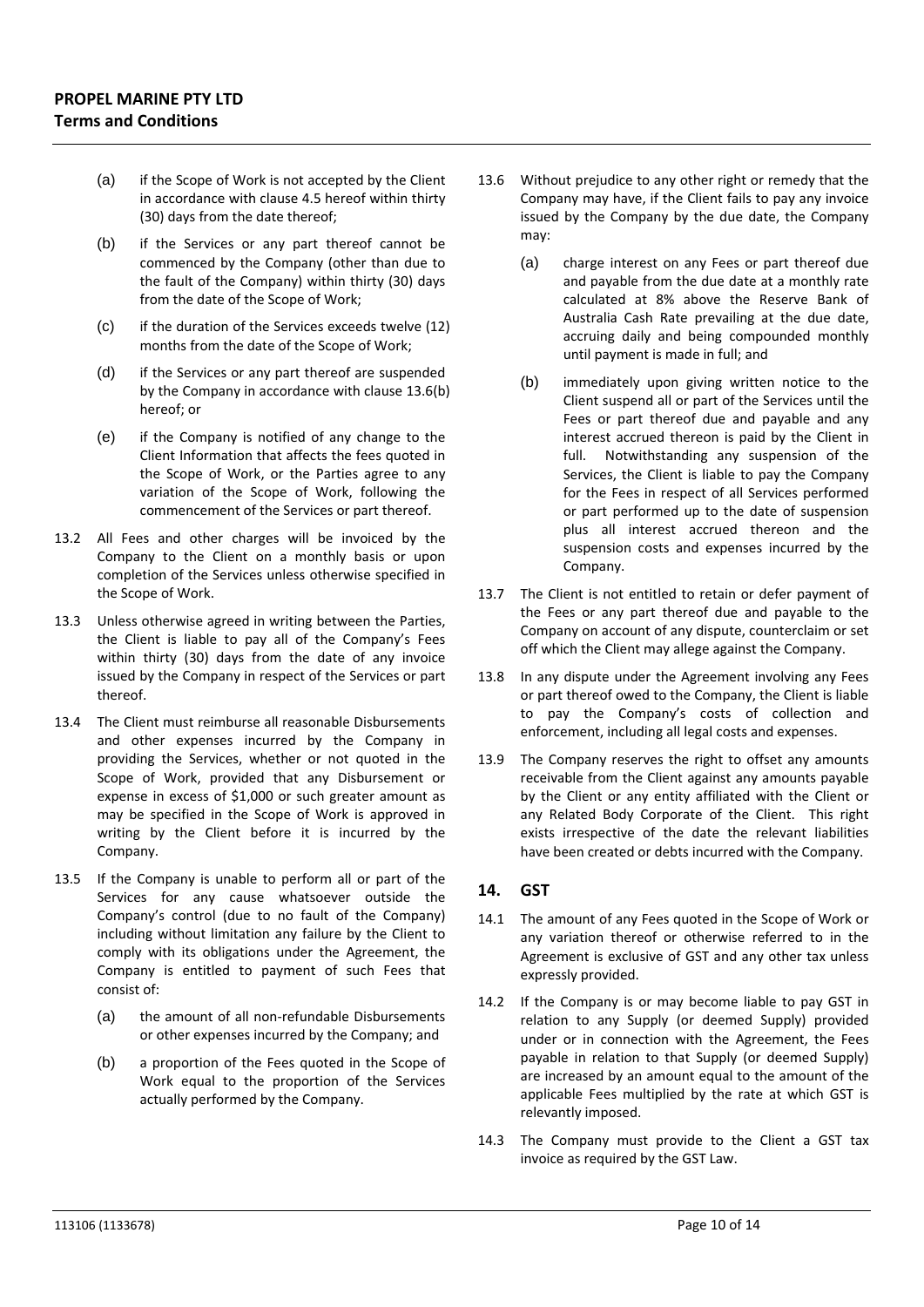14.4 The Client is liable to pay all taxes or duties arising from or in connection with the Agreement.

#### **15. DELIVERY OF GOODS**

- 15.1 Where the Client may from time to time direct certain Goods to be delivered to the Company at 25 Wellard Street, Bibra Lake in the State of Western Australia in respect of the Services:
	- (a) the Company may accept delivery of the Goods in its absolute discretion;
	- (b) upon receipt of the Goods if accepted pursuant to clause (a) above the Company shall notify the Client that the Goods have been received by the Company;
	- (c) the Company is not liable for any delay howsoever caused in relation to rejection, receipt or delivery or non‐receipt or non‐delivery of the Goods;
	- (d) the Client shall at all times be solely responsible for the Goods and for collection of the Goods from the Company within fourteen (14) days from the date on which the Company notifies the Client in writing that the Goods are available for collection;
	- (e) the Company shall be entitled to store the Goods or any part thereof in the Company's absolute discretion and at the sole risk, cost and liability of the Client;
	- (f) the Company shall be entitled to dispose of the Goods or any part thereof, by sale or in any manner as the Company deems reasonable in the circumstances, which have been stored by the Company for more than fourteen (14) days after the Company has notified the Client that the Goods are available for collection and reserves the right to accept any offer which may or may not amount to the market value of the Goods if the Client fails or refuses to collect the goods within fourteen (14) days of receiving the Company's notification.
- 15.2 Any and all costs incurred by the Company in relation to the receipt, storage, collection and disposal of the Goods are payable to the Company by the Client upon written demand.

#### **16. NOTICES**

- 16.1 Any written notice required under or in connection with the Agreement may be served on a Party:
	- (a) by email to the Party's designated email address or addresses specified in the Scope of Work;
- (b) personally on an officer of the Party;
- (c) by registered post to the address of the registered office of the Party, such other address as is notified by the Party in writing or the Party's last known address; or
- (d) by facsimile to the Party's last known facsimile number.
- 16.2 A notice served in accordance with clause 16.1 above is deemed to be received by the Company if:
	- (a) personally, on the day the notice was handed to the relevant officer of the Party;
	- (b) by post, on the second business day after posting; or
	- (c) by email or by facsimile, if transmitted during normal business hours on a Business Day on the same date it was transmitted or otherwise on the next Business Day after transmission.

# **17. TERM AND TERMINATION**

- 17.1 The Agreement shall commence on the date the Company accepts the Client's offer in accordance with clause 4.5 hereof and shall continue, unless terminated in accordance with clause 17.2 or 17.3 hereof, until the Services have been performed in full.
- 17.2 Without prejudice to any other rights or remedies that may be available to the Company, the Company may terminate the Agreement with immediate effect and without liability by giving written notice to the Client if the Client:
	- (a) fails to pay any Fees due and payable under the Agreement on the due date for payment and remains in default for not less than seven (7) days after being notified in writing to make such payment;
	- (b) commits any material breach of any term of the Agreement (or in case of a breach capable of being remedied if the Client fails, within fourteen (14) days of the receipt of a request in writing from the Company to do so, to remedy the breach);
	- (c) repeatedly breaches any term of the Agreement in such a manner as to reasonably justify the Company's opinion that the Client's conduct is inconsistent with the Client having the intention or ability to be bound by and give effect to the terms of the Agreement;
	- (d) suspends or ceases or threatens to suspend or cease to carry on all or a substantial part of its business;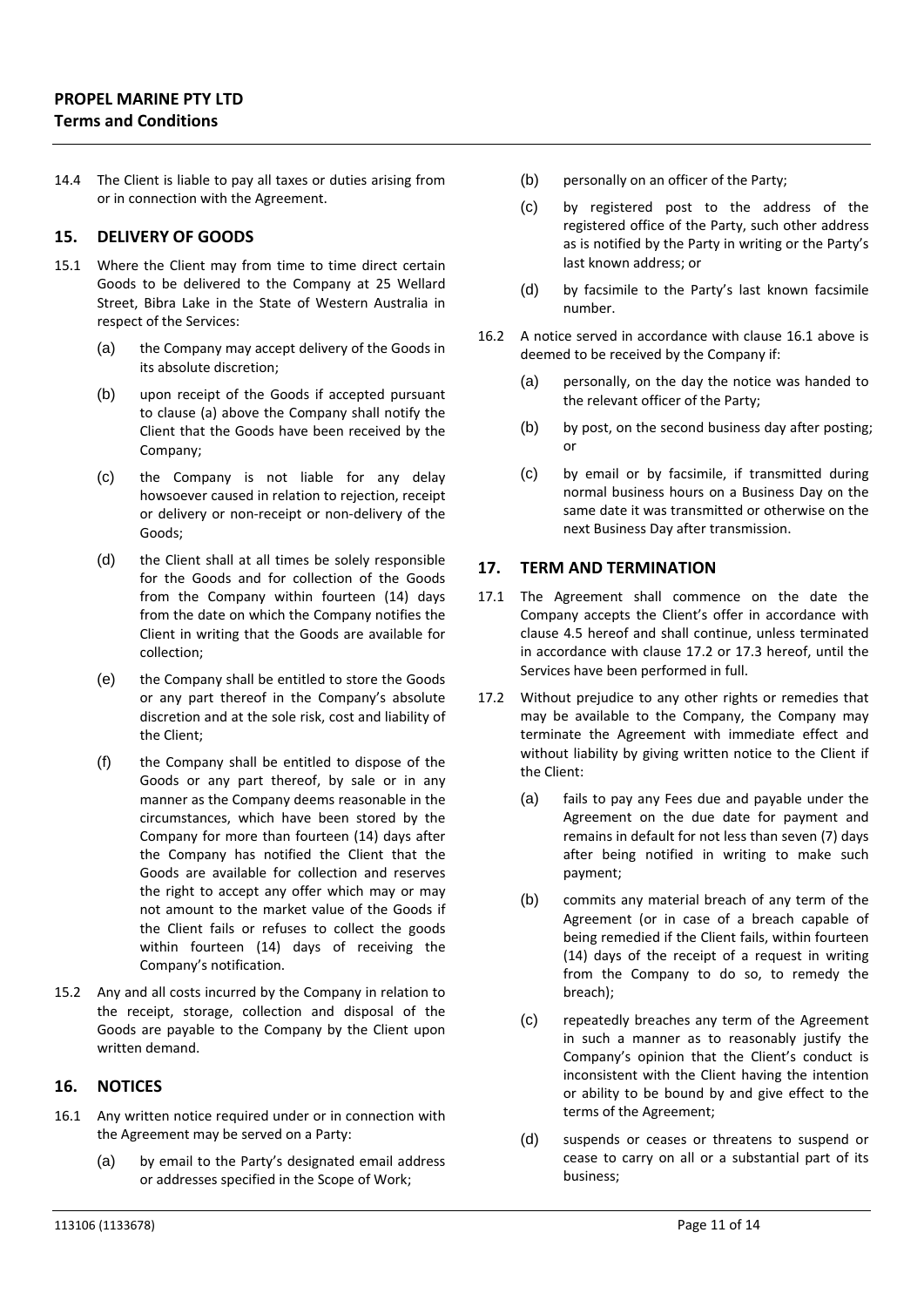- (e) gives notice that it is affected, or is likely to be affected, by a Force Majeure Event in accordance with clause 18.2 hereof; or
- (f) is affected by an Insolvency Event.
- 17.3 Without prejudice to any other rights or remedies that may be available to the Client, the Client may terminate the Agreement with immediate effect and without liability by giving written notice to the Company if the Company:
	- (a) commits any material breach of any term of the Agreement (or in case of a breach capable of being remedied if the Company fails, within fourteen (14) days of the receipt of a request in writing from the Client to do so, to remedy the breach);
	- (b) repeatedly breaches any term of the Agreement in such a manner as to reasonably justify the Client's opinion that the Company's conduct is inconsistent with the Company having the intention or ability to be bound by and give effect to the terms of the Agreement;
	- (c) suspends or ceases or threatens to suspend or cease to carry on all or a substantial part of its business;
	- (d) gives notice that it is affected, or is likely to be affected, by a Force Majeure Event in accordance with clause 18.2 hereof; or
	- (e) is affected by an Insolvency Event.
- 17.4 Upon termination of the Agreement:
	- (a) the Client must immediately pay to the Company all of the Company's outstanding unpaid Fees incurred in the provision of Services or part thereof performed by the Company up to the date of termination and any interest accrued thereon and, in respect of Services performed but for which no invoice has been issued, the Company may issue an invoice which will be payable by the Client immediately on receipt;
	- (b) if the Agreement is terminated pursuant to clause 17.2 hereof, the Client is liable to immediately pay to the Company the amount of any loss or damage suffered by the Company as a result of the termination;
	- (c) the Client must return all of the Company's materials, equipment, tools and information and if it fails to do so, then the Company may enter the Client's vessel or premises and take possession of the materials, equipment, tools and information;
- (d) the Company must return all of the Client Information to the Client;
- $(e)$  the obligations in clause (a), (b), (c) and (d) herein shall survive termination of the Agreement; and
- (f) termination of the Agreement does not affect the accrued rights and obligations of the Parties under the Agreement and nor does it affect any provision which is expressly or by implication intended to come into force or continue in force on or after such termination.

# **18. FORCE MAJEURE**

- 18.1 Neither Party, except as otherwise provided in the Agreement, shall be responsible or liable to the other Party for any loss, damage, delay or failure in the performance of the Party's obligations under the Agreement if and in so far as and for so long as such performance is delayed or prevented by the other Party's acts or omissions, or by any Force Majeure Event providing that the Party complies with clauses 18.2 and 18.3 hereof.
- 18.2 If a Party is affected, or is likely to be affected, by a Force Majeure Event:
	- (a) that Party must immediately give the other Party prompt notice of that fact including:
		- (i) full particulars of the Force Majeure Event;
		- (ii) an estimate of its likely duration;
		- (iii) the obligations affected by it and the extent of its effect on those obligations; and
		- (iv) the steps taken to rectify or mitigate it; and
	- (b) the obligations under the Agreement of the Party giving the notice are suspended to the extent to which they are affected by the Force Majeure Event for as long as the Force Majeure Event continues.
- 18.3 A Party claiming a Force Majeure Event must use its best endeavours to remove, overcome or minimise the effects of that Force Majeure Event as quickly as possible. This does not require a Party to settle any industrial dispute in any way that it considers inappropriate.
- 18.4 If the Company is prevented for any reason beyond its control, including a Force Majeure Event, from performing the Services or part thereof, the Client agrees: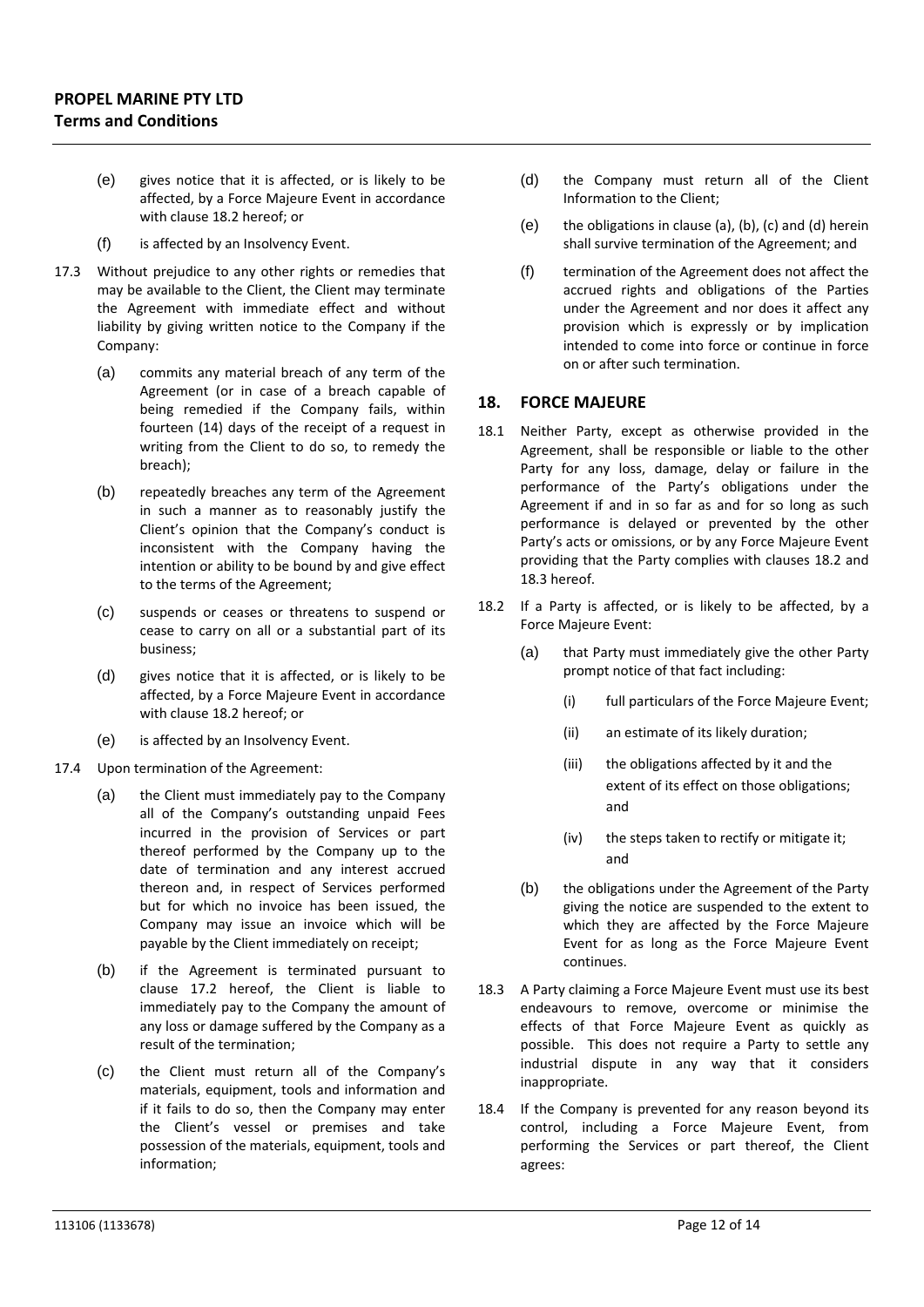- (a) to reimburse the Company for any Disbursements and expenses reasonably incurred by the Company to the date thereof; and
- (b) to pay the proportion of Fees in respect of the Services or part thereof performed by the Company to the date thereof and to release the Company from all responsibility for, or to complete, partial or total non‐performance of the Services if so requested by the Company in writing.

# **19. ASSIGNMENT**

- 19.1 The Client may not assign or transfer any or all of its rights under the Agreement without the prior express written consent of the Company.
- 19.2 The Company may assign or transfer its rights or obligations under the Agreement in its sole discretion without the consent of the Client but must notify the Client of any such assignment or transfer in writing. The Client hereby consents to the Company's disclosure of any of the Client's Confidential Information to an actual or prospective assignee or transferee.

#### **20. ALTERATIONS OR VARIATIONS**

- 20.1 The Company may, by giving written notice to the Client, modify, alter or vary these Terms and Conditions from time to time.
- 20.2 No representative of the Company has the authority to modify or vary these Terms and Conditions unless a Director of the Company approves such modification or variation in writing.

#### **21. WAIVER**

- 21.1 A right or remedy may only be waived in writing, if expressly stated to be a waiver and signed by the Party giving the waiver.
- 21.2 Subject to clauses 6.2 and 21.1 hereof, the conduct of any Party (including a failure to exercise or delay in exercising any right of that Party) shall not operate as a waiver of that right, shall not cause a diminution of the obligations established by the Agreement and does not otherwise prevent the exercise of that right.
- 21.3 No representative of the Company has the authority to waive any right of the Company under these Terms and Conditions unless a director of the Company (within the meaning of that term in the Corporations Law) approves such waiver in writing.
- 21.4 A wavier of a right on one or more occasions does not operate as a waiver of that right or as an estoppel precluding enforcement of that right if it arises again.

#### **22. LAW AND JURISDICTION**

- 22.1 The Agreement made between the Company and the Client shall be governed by and construed according to the laws of Western Australia.
- 22.2 The Parties submit to the non-exclusive jurisdiction of the courts of Western Australia and of any court that may hear appeals from any of those courts, for any proceedings in connection with the Agreement.

# **23. DISPUTE RESOLUTION**

- 23.1 If any dispute arises under or in connection with the Agreement, including without limitation any question regarding its existence, validity or termination, (**Dispute**), a Party may not commence any court proceedings in relation to the Dispute unless it has first complied with this clause 23, unless:
	- (a) the other Party fails or refuses to participate in the dispute resolution processes or any of them required by this clause 23;
	- (b) a Party seeks urgent equitable relief; or
	- (c) a statutory limitation period in relation to any cause of action arising from the Dispute would expire if a court proceeding is not commenced prior to the completion of the dispute resolution processes within the timeframes set out in this clause 23.
- 23.2 A Party claiming that a Dispute has arisen under or in connection with the Agreement must give written notice to the other Party setting out the nature of the Dispute (**Dispute Notice**).
- 23.3 Notwithstanding any Dispute, the issue of any Dispute Notice or the conduct of the dispute resolution processes required by this clause 23, the Parties must continue to perform their respective obligations under the Agreement unless their performance or purported performance is materially affected by the submission of the matter in Dispute to mediation or arbitration.

#### 23.4 **Negotiation**

Within ten (10) Business Days from the date of the Dispute Notice, the representative of each Party with the highest level of authority (such as its chief executive officer or managing director) must meet in person or discuss by telephone to seek in good faith to resolve the Dispute. Any resolution agreed between the Parties' appropriate representatives is binding on the Parties. All aspects of the meeting or telephone discussion, except the fact of its occurrence, must be kept confidential and all communications between the Parties' representatives are made on a without prejudice basis.